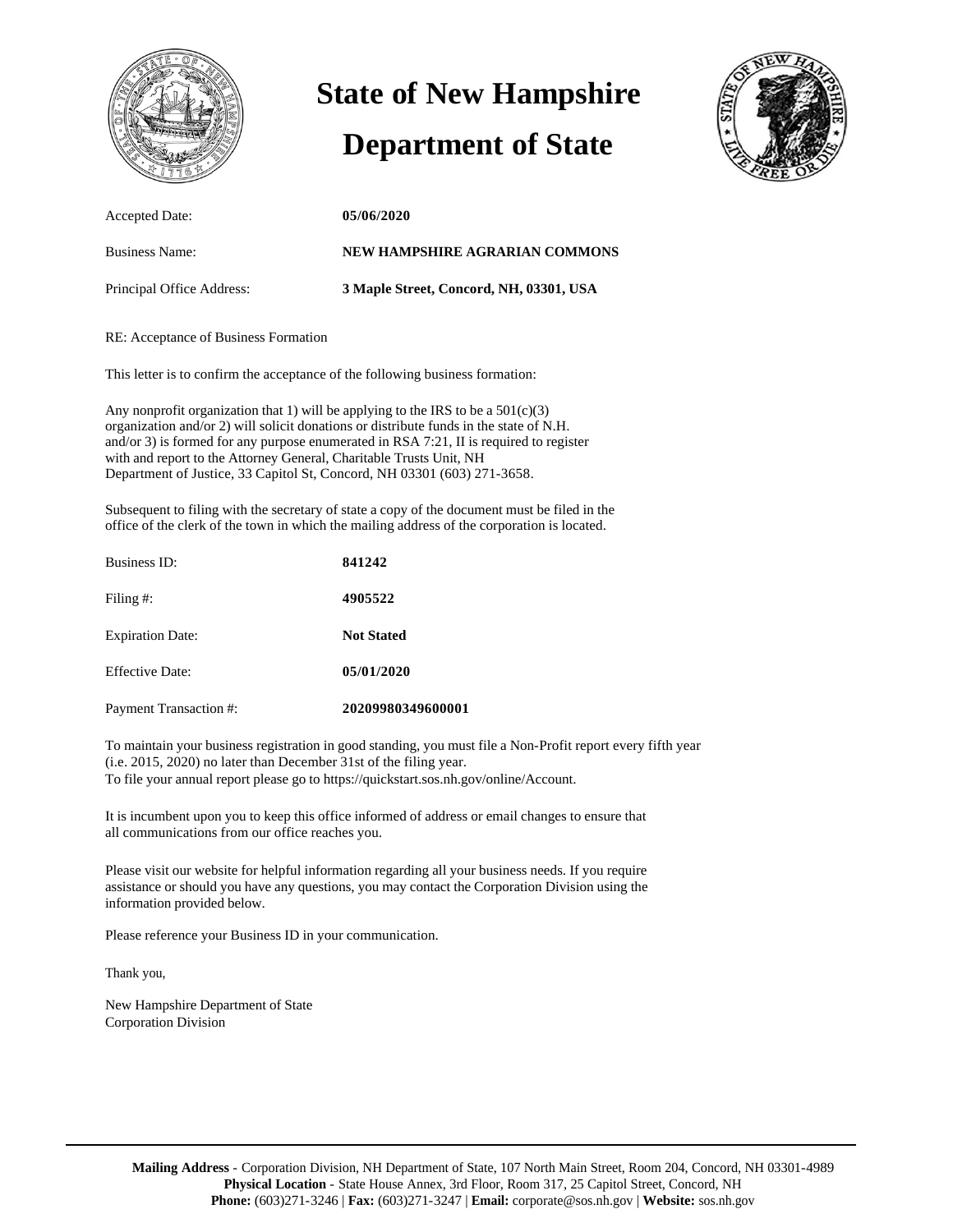

### **State of New Hampshire**

### **Department of State**

 Date Filed : 05/01/2020 10:47:00 AM Filing #: 4905522 Pages : 3 William M. Gardner William M. Gardner Secretary of State Secretary of State Filed Effective Date : 05/01/2020 10:47:00 AM Business ID : 841242 State of New Hampshire

> Form NP-1 RSA 292:2

#### ARTICLES OF AGREEMENT OF A NEW HAMPSHIRE NONPROFIT CORPORATION

THE UNDERSIGNED, being persons of lawful age, associate under the provisions of the New Hampshire Revised Statutes Annotated, Chapter 292 by the following articles:

**FIRST**: The name of the corporation shall be:

**NEW HAMPSHIRE AGRARIAN COMMONS**

**SECOND:** The object/purpose for which this corporation is established is:

**53-Real Estate and Rental and Leasing - 390-Other Activities Related to Real Estate**

**THIRD:** The provisions for establishing membership and participation in the corporation are:

**The corporation shall have a membership body comprised of natural persons residing or working in the state of primarily New Hampshire who are interested in, and can contribute to, the work of the corporation at the discretion of the Board of Directors. Membership shall be available without regard to gender, race, color, creed, national origin, marital status, sexual orientation, or disability.**

**FOURTH:** The provisions for disposition of the corporate assets in the event of dissolution of the corporation including the prioritization of rights of shareholders and members to corporate assets are:

**Upon the dissolution of the corporation, after paying or making provisions for the payment of all the legal liabilities of the corporation, assets shall be distributed for one or more exempt purposes within the meaning of section 501(c)(3) of the Internal Revenue Code, or the corresponding section of any future federal tax code, or shall be distributed to the federal government, or to a state or local government, for a public purpose. Any such assets not so disposed of shall be disposed of by a court of competent jurisdiction of the county in which the principal office of the corporation is then located, exclusively for such purposes or to such organization or organizations, as said court shall determine which are organized and operated exclusively for such purposes.**

**FIFTH:** The New Hampshire principal address at which the business of this corporation is to be carried on is

| 3 Maple Street                            | Concord     | NΗ      | 03301      |
|-------------------------------------------|-------------|---------|------------|
| (no. & street)                            | (city/town) | (state) | (zip code) |
| Principal Mailing Address (if different): |             |         |            |
| 3 Maple Street                            | Concord     | NΗ      | 03301      |
| (no. & street)                            | (city/town) | (state) | (zip code) |

Business Email: **ian@agrariantrust.org**

▼ Please check if you would prefer to receive the Nonprofit Report Reminder Notice by email.

**SIXTH:** The amount of capital stock, if any, or the number of shares or membership certificates, if any, and provisions for retirement, reacquisition and redemption of those shares or certificates are:

**The amount of capital stock or number of shares to be issued shall be none.**

**Mailing Address** - Corporation Division, NH Department of State, 107 North Main Street, Room 204, Concord, NH 03301-4989 **Physical Location** - State House Annex, 3rd Floor, Room 317, 25 Capitol Street, Concord, NH **Phone:** (603)271-3246 | **Fax:** (603)271-3247 | **Email:** corporate@sos.nh.gov | **Website:** sos.nh.gov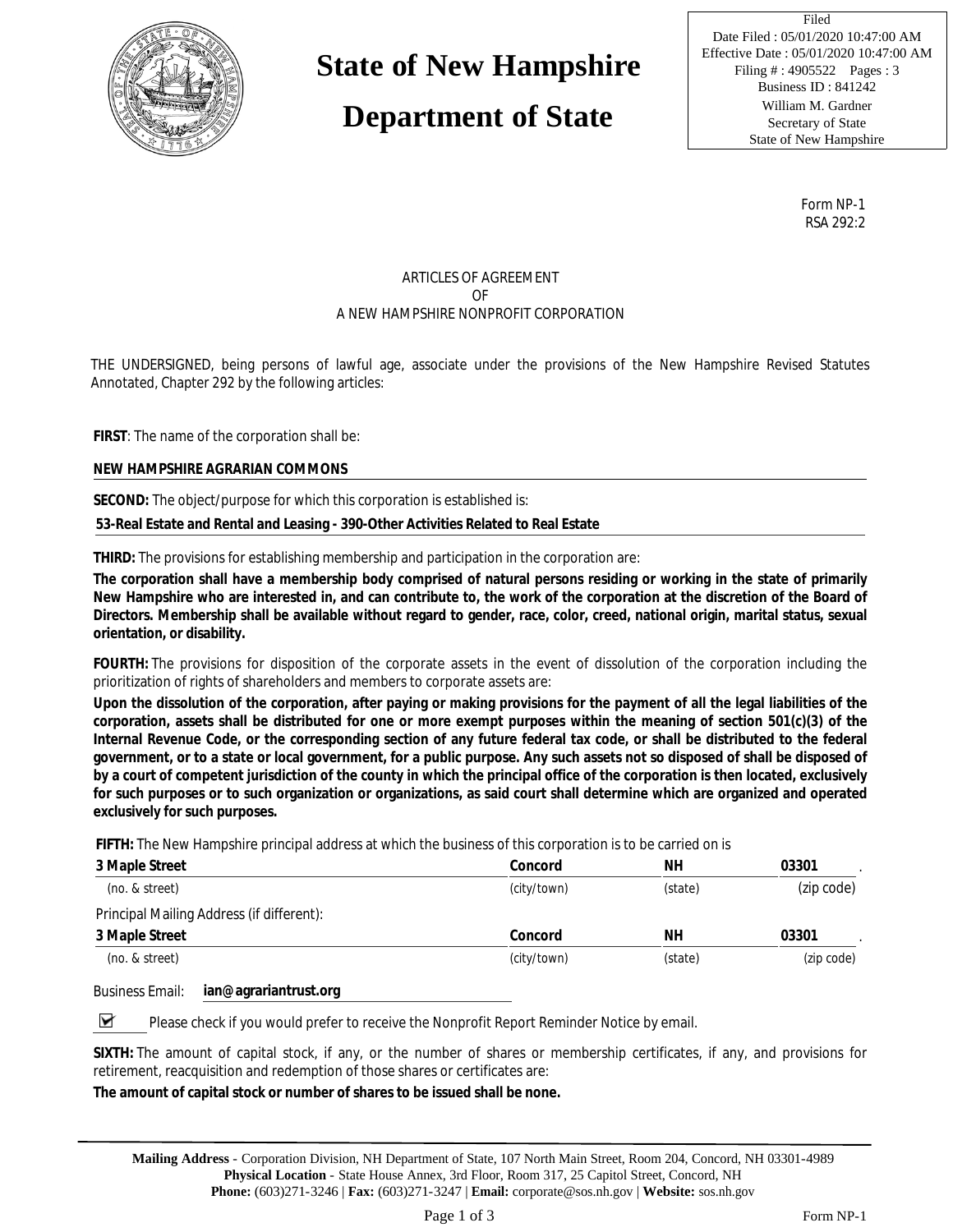SEVENTH: Provision eliminating or limiting the personal liability of a director, an officer or both, to the corporation or its shareholders for monetary damages for breach of fiduciary duty as a director, an officer or both is (Note 1)

The corporation does indemnify any directors, officers, or both from any liability regarding the corporation and the affairs of the corporation, unless the person fraudulently and intentionally violated the law and/or maliciously conducted acts to damage and/or defraud the corporation, or as otherwise provided under applicable statute.

Officer/Director Information:

| Name                 | Title           | Address                                               |  |
|----------------------|-----------------|-------------------------------------------------------|--|
| lan McSweeney        | Director        | 22 Buxton School Road, Weare, NH, 03281, USA          |  |
| Amy Manzelli         | Director        | 3 Maple Street, Concord, NH, 03301, USA               |  |
| Luke Mahoney         | Director        | 250 Center Road, Canterbury, NH, 03224, USA           |  |
| Jeremiah Vernon      | Director        | 301 Piscassic Road, Newfields, NH, 03856, USA         |  |
| Kim Rawson           | Director        | PO Box 316, Waterville Valley, NH, 03215, USA         |  |
| Jeremy Lougee        | <b>Director</b> | 210 Bay Road, Newmarket, NH, 03857, USA               |  |
| Jamie Bemis          | Director        | 85 Pleasant Street, Unit 172, Bristol, NH, 03222, USA |  |
| Deb Abrahams-Dematte | Director        | 72 Barrett Hill Road, Wilton, NH, 03086, USA          |  |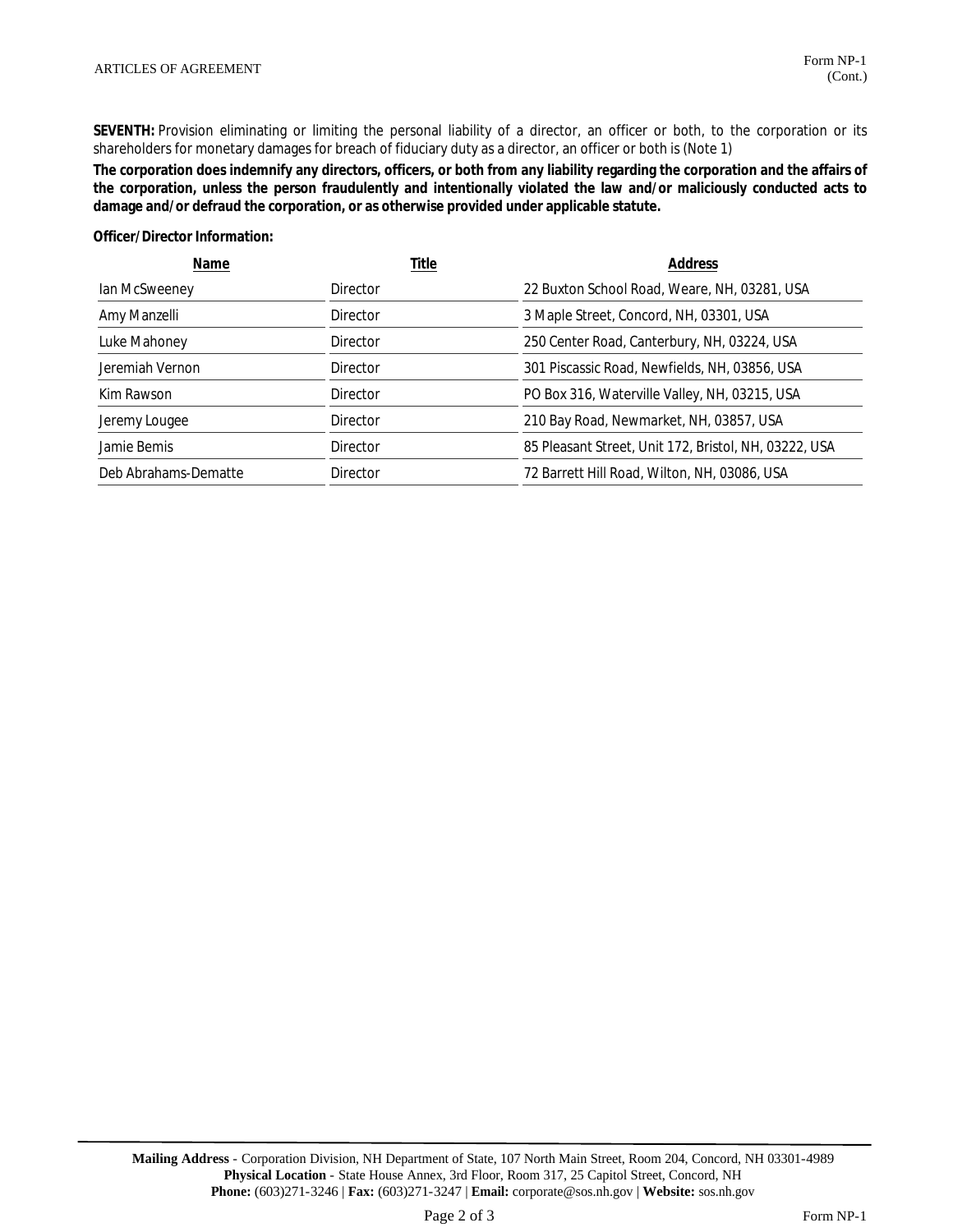EIGHTH: Signatures and post office address of each of the persons associating together to form the corporation: (Note 2)

| Signature and Name |                      | Post Office Address   |           |       |
|--------------------|----------------------|-----------------------|-----------|-------|
| 1                  | Amy Manzelli         | 3 Maple Street        |           |       |
|                    | Signature            | Street                |           |       |
|                    | Amy Manzelli         | Concord               | <b>NH</b> | 03301 |
|                    | Name (please print)  | City/Town             | State     | Zip   |
| 2                  | Ian McSweeney        | 22 Buxton School Road |           |       |
|                    | Signature            | Street                |           |       |
|                    | Ian McSweeney        | Weare                 | <b>NH</b> | 03281 |
|                    | Name (please print)  | City/Town             | State     | Zip   |
| 3                  | Luke Mahoney         | 250 Center Road       |           |       |
|                    | Signature            | Street                |           |       |
|                    | Luke Mahoney         | Canterbury            | <b>NH</b> | 03224 |
|                    | Name (please print)  | City/Town             | State     | Zip   |
| 4                  | Jeremiah Vernon      | 301 Piscassic Road    |           |       |
|                    | Signature            | <b>Street</b>         |           |       |
|                    | Jeremiah Vernon      | <b>Newfields</b>      | <b>NH</b> | 03856 |
|                    | Name (please print)  | City/Town             | State     | Zip   |
| 5                  | Deb Abrahams-Dematte | 72 Barrett Hill Road  |           |       |
|                    | Signature            | <b>Street</b>         |           |       |
|                    | Deb Abrahams-Dematte | Wilton                | <b>NH</b> | 03086 |
|                    | Name (please print)  | City/Town             | State     | Zip   |

Effective Date: 05/01/2020 10:47:00 AM

Notes: 1. If no provision eliminating or limiting personal liability, insert "NONE" 2. At least five signatures are required.

DISCLAIMER: All documents filed with the Corporation Division become public records and will be available for public inspection in either tangible or electronic form.